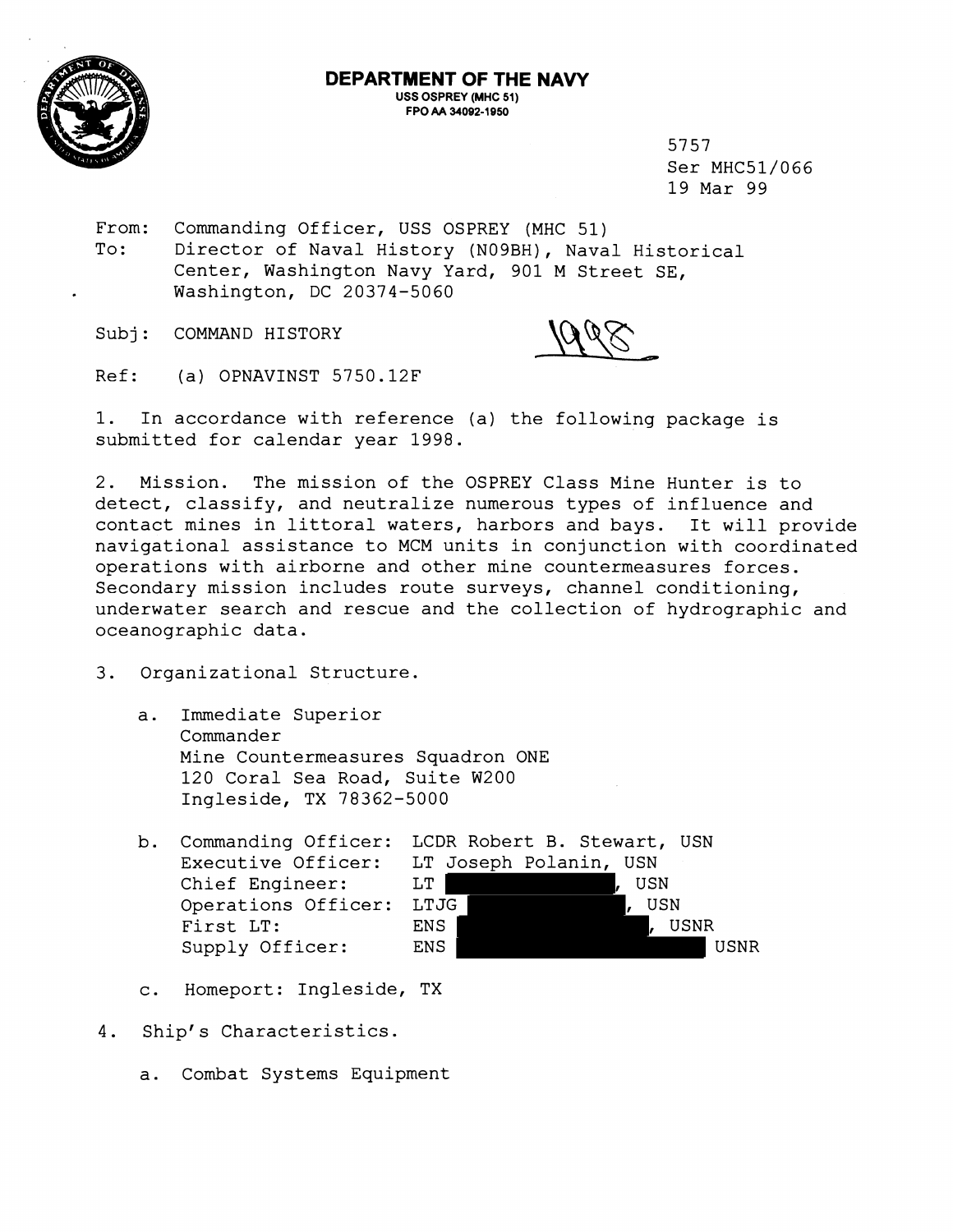## Subj: COMMAND HISTORY

AN/SPS 64 SURFACE SEARCH RADAR WITH IFF AN/SPA 25G DIGITAL RADAR DISPLAY AN/WSN 2 GYROCOMPASS AN/WQC 2 UNDERWATER COMMUNICATIONS AN/UQN 4 FATHOMETER

b. Navigation:

AN/SYQ 13 NAVIGATION COMMAND CONTROL SYSTEM SSQ-109 SHIP'S MACHINERY CONTROL SYSTEM

c. Mine Hunting/Neutralization:

SQQ-32 VARIABLE DEPTH SONAR SLQ-48 MINE NEUTRALIZATION SYSTEM .50 CAL MACHINE GUNS (2)

d. Propulsion:

MAIN ENGINES (2) ISOTTA-FRASCHINI DIESEL (800 HP) CYCLOIDAL PROPELLERS (2 )

e. Auxiliaries

ISOTTA FRASCHINI DIESEL GENERATORS (3) (300KW)

5. Command History: (CY 98 Chronology)

| $01$ JAN - $05$ JAN<br>06 JAN - 07 JAN |                | INPORT INGLESIDE TX<br>TSTA III/FEP CORPUS CHRISTI OPAREA<br>(CCOA) |
|----------------------------------------|----------------|---------------------------------------------------------------------|
| 08 JAN - 20 JAN<br>21 JAN              |                | INPORT INGLESIDE TX<br>ENGINEERING SEA TRIALS                       |
| 22 JAN - 22 MAR<br>$30$ JAN            |                | INPORT INGLESIDE TX<br>CHANGE OF COMMAND CEREMONY                   |
| 23 MAR - 25 MAR<br>26 MAR - 12 APR     |                | MIW U/W TRAINING<br>INPORT INGLESIDE TX                             |
| 13 APR - 24 APR<br>25 APR - 05 MAY     |                | JTFFX 98-1<br>INPORT INGLESIDE TX                                   |
| 06 MAY - 08 MAY                        |                | RONEX 98-2 CCOA<br>INPORT INGLESIDE TX                              |
| 09 MAY- 10 MAY                         | 11 MAY- 15 MAY | RONEX 98-2 CCOA                                                     |
| $01$ JUN - 04 JUN<br>05 JUN - 07 JUN   | 16 MAY- 31 MAY | INPORT INGLESIDE TX<br>ENR PANAMA CITY FL<br>INPORT PANAMA CITY FL  |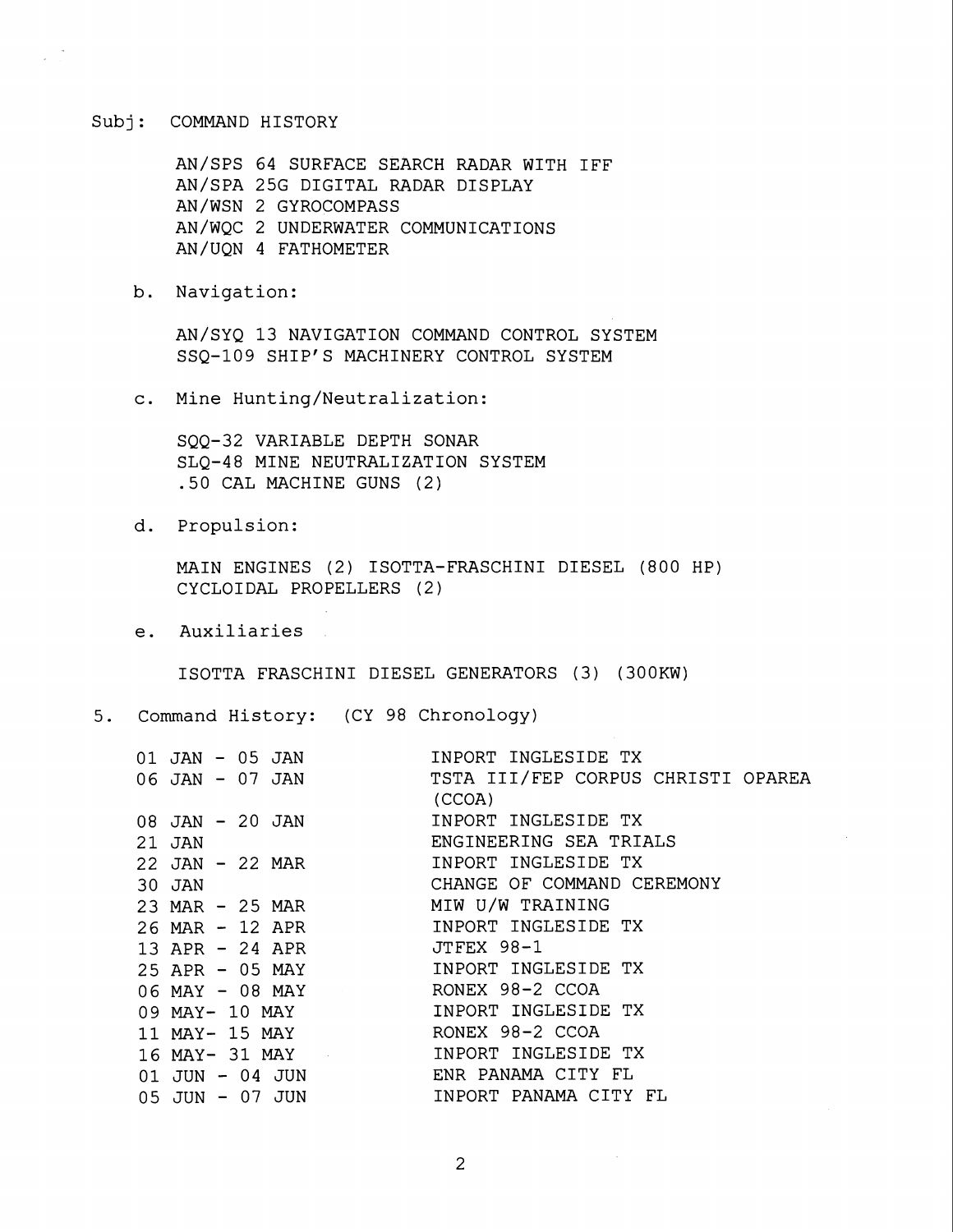Subj: COMMAND HISTORY

| 08 JUN - 12 JUN |                 | MCMTNG SHALLOW PANAMA CITY         |
|-----------------|-----------------|------------------------------------|
|                 |                 | OPERATING AREA (PCOA)              |
| 13 JUN - 14 JUN |                 | INPORT PENSACOLA FL                |
| 15 JUN- 17 JUN  |                 | MCM TRAINING DEEP PCOA             |
| 18 JUN          |                 | ENR PASCAGUOLA                     |
|                 | 19 JUN - 25 JUN | INPORT PASCAGUOLA MS               |
|                 | 26 JUN - 28 JUN | ENR INGLESIDE TX                   |
| 29 JUN - 06 JUL |                 | INPORT INGLESIDE TX                |
| 07 JUL - 11 JUL |                 | GOMEX/MERCURY 98-2 CCOA            |
| 12 JUL          |                 | INPORT INGLESIDE TX                |
|                 | 13 JUL - 17 JUL | GOMEX/MERCURY 98-2 CCOA            |
| 18 JUL - 02 SEP |                 | INPORT INGLESIDE TX                |
| 03 SEP          |                 | NAVIGATION CHECKRIDE               |
|                 | 04 SEP - 27 SEP | INPORT INGLESIDE TX                |
|                 | 28 SEP - 02 OCT | ENTERPRISE FLEETEX                 |
| 03 OCT - 06 OCT |                 | INPORT INGLESIDE TX                |
| 07 OCT          |                 | ENR BEAUMONT TX                    |
| 08 OCT - 11 OCT |                 | INPORT BEAUMONT TX                 |
| 12 OCT - 16 OCT |                 | ENR COZUMEL MX                     |
| 17 OCT - 19 OCT |                 | INPORT COZUMEL MX                  |
| 20 OCT - 22 OCT |                 | ENR MONTEGO BAY JAMAICA            |
| 23 OCT          |                 | INPORT JAMAICA                     |
| 23 OCT - 26 OCT |                 | ENR GUANTANAMO BAY CUBA            |
| 27 OCT - 29 OCT |                 | INPORT GUANTANAMO BAY CUBA         |
| 30 OCT - 01 NOV |                 | ENR ROOSEVELT ROADS PUERTO RICO    |
| 02 OCT - 05 NOV |                 | INPORT ROOSEVELT ROADS PUERTO RICO |
| 06 NOV - 11 NOV |                 | ENR KEY WEST FL                    |
| 12 NOV - 15 NOV |                 | INPORT KEY WEST FL                 |
| 16 NOV - 19 NOV |                 | ENR INGLESIDE TX                   |
| 20 NOV - 07 DEC |                 | INPORT INGLESIDE TX                |
| 08 DEC - 10 DEC |                 | MCM TRAINING CCOA                  |
|                 |                 |                                    |

6. In 1998, OSPREY continued to set the standard for excellence in all areas from early validation of her Final Evaluation Problem (FEP) during TSTA 111, to CINCLANTFLT Ney Award runnerup. OSPREY started the year with a highly successful FEP and proceeded into aggressive intermediate, advanced, and deployment phases of the Interdeployment Training Cycle. In addition to the associated administrative/operational inspections, OSPREY completed four fast paced exercises in the Corpus Christi Operating Area. These exercises included two JTFEXs -- 1 PAC and 1 LANT -- and two out of area exercises (1 in the Panama City Operating Area and the other in the Caribbean.) Throughout all aspects of her schedule, OSPREY racked up impressive results as follows: an impressive 97 percent on Navigation Certification

3